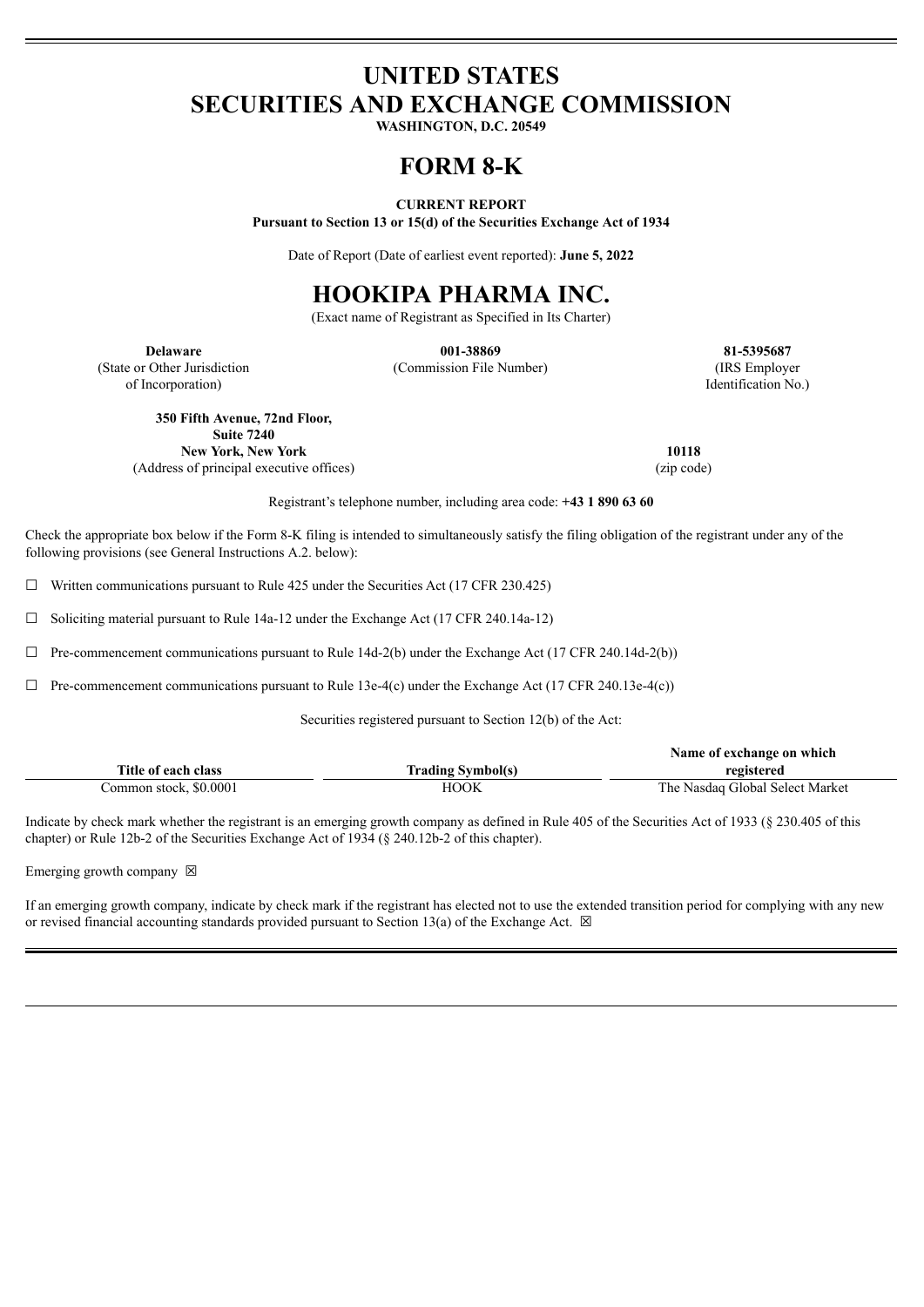# **Item 7.01 Regulation FD Disclosure.**

On June 5, 2022, HOOKIPA Pharma Inc. (the "Company") issued a press release announcing data from the Phase 1 clinical trial evaluating single-vector HB-201 and alternating 2-vector HB-202/HB-201 in advanced Human Papillomavirus 16-positive ("HPV16+") head and neck cancer patients, and the recommended Phase 2 dose for its alternating 2-vector HB-202/HB-201 program.

The information contained in Item 7.01 of this Current Report (including Exhibit 99.1 attached hereto) shall not be deemed "filed" for purposes of Section 18 of the Exchange Act, or otherwise subject to the liabilities of that section, nor shall it be deemed incorporated by reference in any filing under the Securities Act or the Exchange Act, except as expressly provided by specific reference in such a filing. The Company undertakes no obligation to update, supplement or amend the materials attached hereto as Exhibit 99.1.

## **Item 8.01 Other Events**

On June 5, 2022, the Company issued a press release announcing data from the Phase 1 clinical trial evaluating single-vector HB-201 and alternating 2 vector HB-202/HB-201 in advanced HPV16+ head and neck cancer patients, and the recommended Phase 2 dose for its alternating 2-vector HB-202/HB-201 program.

## **HB-200 Phase 1 Results:**

Sixty-eight patients with advanced HPV16+ cancers were treated in the Phase 1 trial as of March 31, 2022. Fifty-four patients had advanced HPV16+ head and neck cancers with a median of three prior therapies (range of 1-11), including a checkpoint inhibitor regimen in 50 of the 54. Of these sixty-eight patients, five were continuing on treatment as of the cut-off date.

- Safety Data:
	- · HB-200 was generally well tolerated, with comparable safety between the single-vector HB-201 and alternating 2-vector HB-202/HB-201.
	- The most common treatment-related side effects were flu-like symptoms, with only 8.8 percent experiencing treatment-related side effects rated grade 3 or higher.
- · Anti-Tumor Efficacy Data:
	- The poster presented at ASCO provided updated anti-tumor activity on 43 Phase 1 patients with HPV16+ HNSCC who received therapy intravenously every three weeks for the first five doses and every six weeks thereafter, which is the route and frequency selected for further evaluation in Phase 2 cohorts. The 43 patients were comprised of 20 persons who received single-vector HB-201 and 23 who received alternating 2-vector HB-202/HB-201.
	- Alternating 2-vector HB-202/HB-201 demonstrated superior tumor response with 56 percent of treated patients showing target lesion shrinkage compared to 38 percent of HB-201 recipients.
	- · Alternating 2-vector HB-202/HB-201 demonstrated decreases in visceral lesions in 59 percent of patients compared to 18 percent of HB-201 recipients.
	- · Alternating 2-vector HB-202/HB-201 at the recommended Phase 2 dose demonstrated an 80 percent disease control rate.
- · T-Cell Data:
	- Both HB-201 and alternating 2-vector HB-202/HB-201 were highly immunogenic.
	- · 32 percent of patients that received alternating 2-vector HB-202/HB-201 had tumor-specific T cell levels greater than 5 percent of the circulating T cell pool, compared to 7 percent of HB-201 recipients achieving this threshold.

The Company believes that these results compare favorably to historical disease control rates achieved by pembrolizumab in recurrent or metastatic HNSCC patients. Based on peer-reviewed published data, pembrolizumab had disease control rates of 35 percent (overall) and 40 percent (HPV+ subset) in the 2nd+ -line setting.

# **Phase 2 Plans for Alternating 2-Vector HB-202/HB-201:**

The Phase 2 part of the trial is open-label with primary endpoints of safety, tolerability and preliminary efficacy, defined by RECIST 1.1, for overall survival, progression-free survival and duration of response. Phase 2 is ongoing, evaluating HB-202/HB-201 alone in the post standard of care setting and in combination with pembrolizumab in 1st line and 2nd plus line settings. HB-201 in combination with pembrolizumab is being assessed for safety only in a small cohort. Initial results of HB-202/HB-201 in combination with pembrolizumab are anticipated in the second half of 2022 and will help inform the randomized Phase 2 trial of HB-202/HB-201 in combination with pembrolizumab planned for the first half of 2023. Initial results of HB-202/HB-201 as a post-standard of care treatment are expected in the first half of 2023.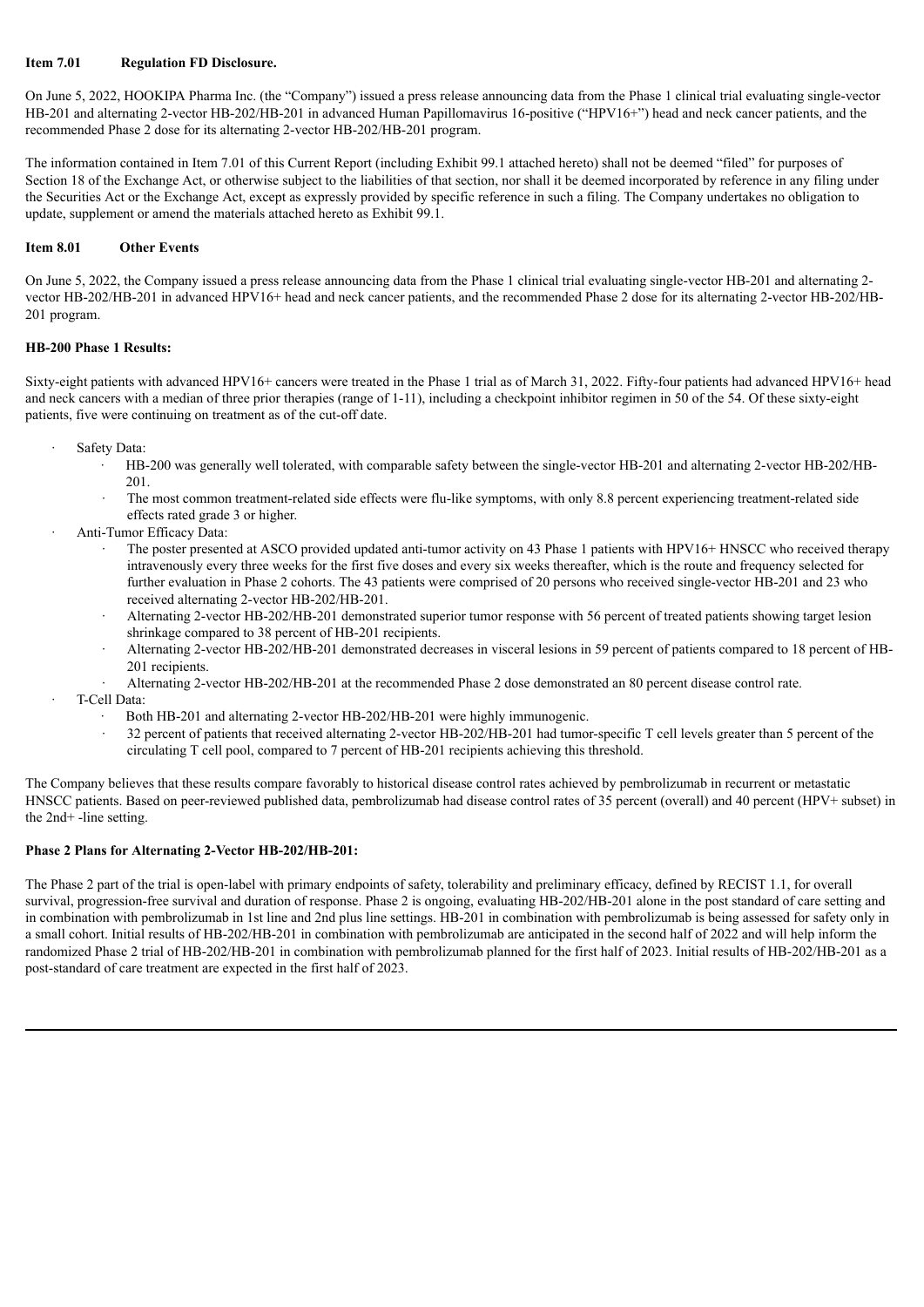### **Forward Looking Statements**

This Current Report on Form 8-K and other related materials may contain a number of "forward-looking statements" within the meaning of the Private Securities Litigation Reform Act of 1995, as amended, including statements regarding the Company's expectation about any or all of the following: (i) the success, cost and timing of the Company's product development activities and clinical trials; (ii) the timing, scope or likelihood of regulatory filings and approvals, including timing of Investigational New Drug Application and Biological Licensing Application filings for the Company's current and future product candidates, and final U.S. Food and Drug Administration, European Medicines Agency or other foreign regulatory authority approval of the Company's current and future product candidates; (iii) the Company's ability to develop and advance its current product candidates and programs into, and successfully complete, clinical studies and (iv) risks relating to business interruptions resulting from the coronavirus (COVID-19) disease outbreak or similar public health crises, geopolitical instabilities and other matters that could affect the sufficiency of existing cash to fund operations and the Company's ability to achieve the milestones under the agreement with Gilead. Forward-looking statements can be identified by terms such as "believes," "expects," "plans," "potential," "would" or similar expressions and the negative of those terms the Company has based these forward-looking statements largely on its current expectations and projections about future events and financial trends that it believes may affect its business, financial condition and results of operations. Although the Company believes that such statements are based on reasonable assumptions, forward-looking statements are neither promises nor guarantees and they are necessarily subject to a high degree of uncertainty and risk. Because forward-looking statements are inherently subject to risks and uncertainties, some of which cannot be predicted or quantified and some of which are beyond the Company's control, you should not rely on these forward-looking statements as predictions of future events. These risks and uncertainties include, among others: outcomes of the Company's planned clinical trials and studies may not be favorable; that one or more of the Company's product candidate programs will not proceed as planned for technical, scientific or commercial reasons; availability and timing of results from preclinical studies and clinical trials; uncertainty about regulatory approval to conduct clinical trials or to market a products; uncertainties regarding intellection property protection; and those risk and uncertainties described under the heading "Risk Factors" in the Company's Form 10-Q for the quarter ended March 31, 2022 filed with the U.S. Securities and Exchange Commission, and in any other subsequent filings made by the Company with the U.S. Securities and Exchange Commission, which are available at www.sec.gov. Existing and prospective investors are cautioned not to place undue reliance on these forward-looking statements, which speak only as of the date they are made. The Company disclaims any obligation or undertaking to update or revise any forward-looking statements contained in this Current Report on Form 8-K, other than to the extent required by law.

## **Item 9.01 Financial Statements and Exhibits.**

(d) Exhibits.

| Exhibit       |                                                                     |
|---------------|---------------------------------------------------------------------|
| <b>Number</b> | <b>Description</b>                                                  |
| <u>99.1</u>   | Press release issued by HOOKIPA Pharma Inc. on June 5, 2022.        |
| 104           | Cover Page Interactive Data File (embedded within the Inline XBRL). |
|               |                                                                     |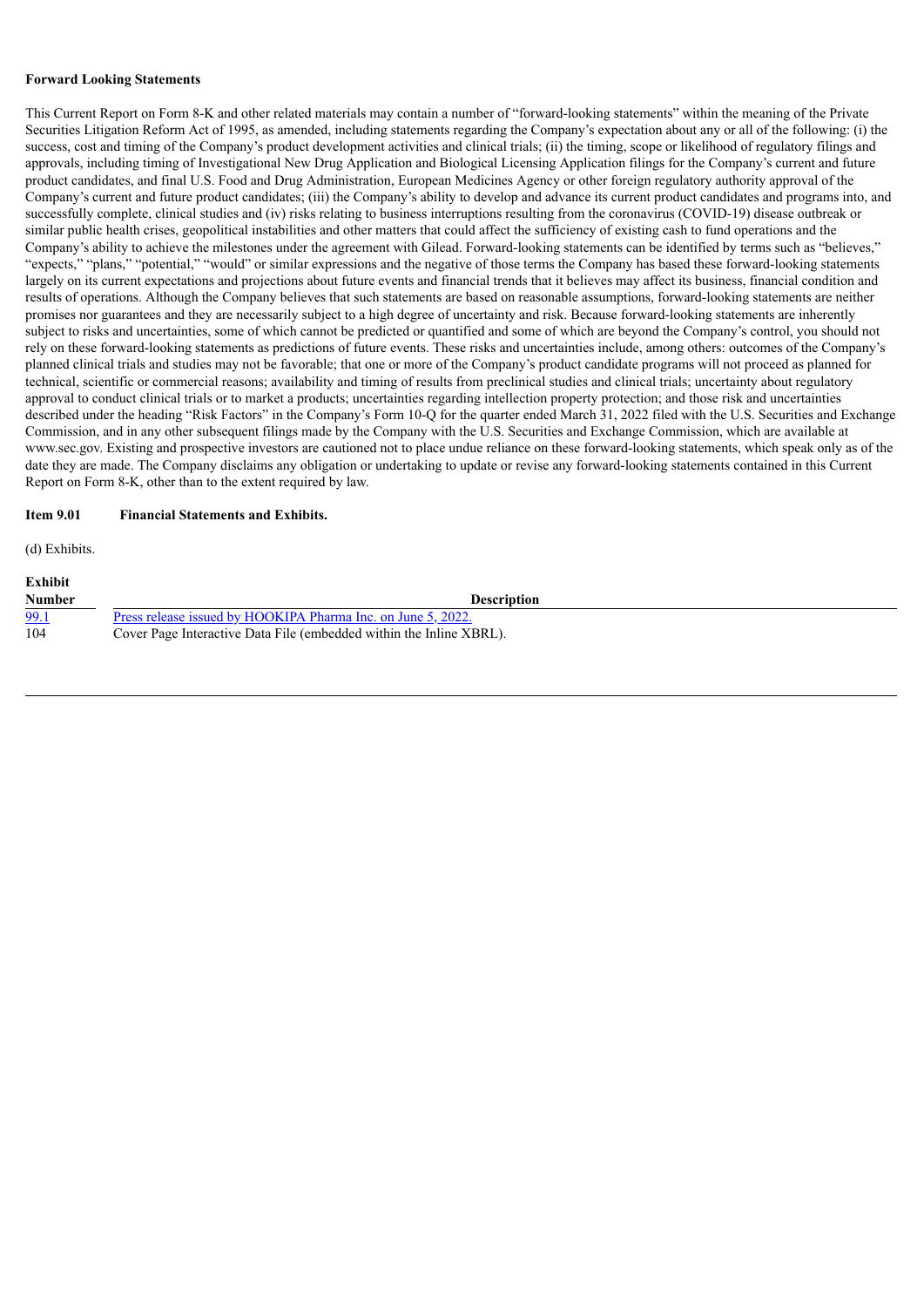# **SIGNATURES**

Pursuant to the requirements of the Securities Exchange Act of 1934, the registrant has duly caused this report to be signed on its behalf by the undersigned thereunto duly authorized.

Date: June 6, 2022 By: /s/ Joern Aldag

HOOKIPA Pharma Inc.

Joern Aldag Chief Executive Officer (Principal Executive Officer)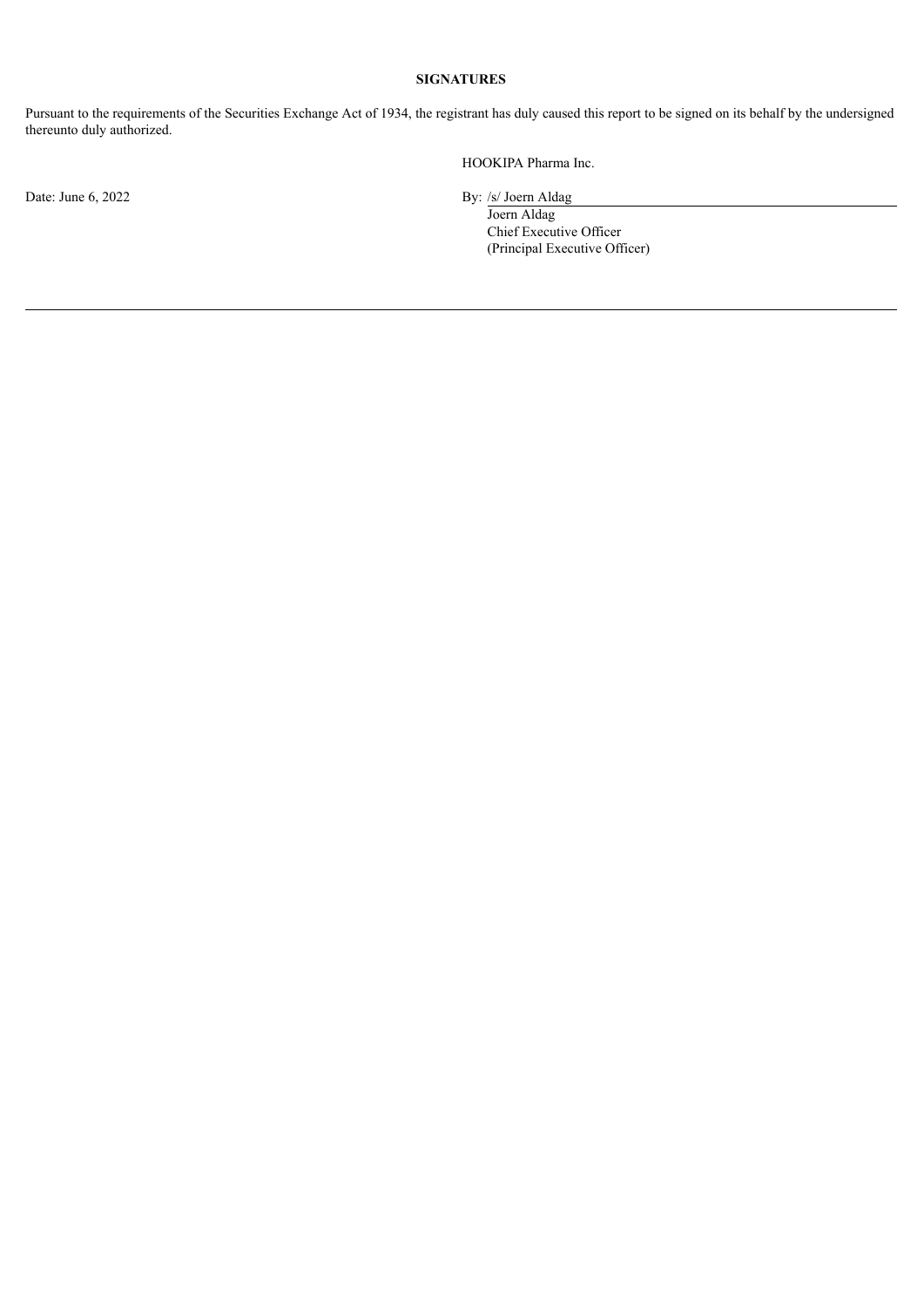

## **HOOKIPA announces positive Phase 1 data and Phase 2 plans for HB-200 program for the treatment of advanced head and neck cancers at ASCO**

- <span id="page-4-0"></span>Alternating 2-vector therapy showed superior antigen-specific T cell responses, more robust anti-tumor activity and similar tolerability vs. singlevector therapy
- · Phase 2 to proceed with alternating 2-vector therapy in combination with pembrolizumab, which will help inform the randomized Phase 2 trial with pembrolizumab planned to start in the first half of 2023
- · Additional Phase 2 cohort will evaluate alternating 2-vector only therapy in post-standard of care setting

**New York, US and Vienna, Austria,** June 5, 2022 - HOOKIPA Pharma Inc. (NASDAQ: HOOK, 'HOOKIPA'), a company developing a new class of immunotherapeutics based on its proprietary arenavirus platform, today announced positive Phase 1 results from its HB-200 program evaluating singlevector HB-201 and alternating 2-vector HB-202/HB-201 in advanced Human Papillomavirus 16-positive (HPV16+) head and neck cancer patients. HB-200 was generally well tolerated, rapidly induced a high magnitude of tumor-specific T cells and showed early anti-tumor activity in these difficult-to-treat patients. The company also announced the recommended Phase 2 dose for alternating 2-vector HB-202/HB-201, which showed superior immune and tumor response compared to single-vector HB-201. The data were presented in a poster presentation (abstract #2517) at the 2022 American Society of Clinical Oncology (ASCO) Annual Meeting.

"We're pleased to report the positive Phase 1 data on our novel arenaviral immunotherapies for advanced head and neck cancers, which highlight the ability of our platform technology to induce a high magnitude of potent, tumor-specific T cell responses," said Joern Aldag, Chief Executive Officer at HOOKIPA. "We're encouraged by the superior immune response generated by alternating 2-vector immunotherapy, which resulted in an 80 percent disease control rate in patients who have failed several previous regimens. These results help focus our efforts as we move HB-202/HB-201 at the recommended Phase 2 dose into the Phase 2 portion of the trial. The findings on our alternating 2-vector technology also help inform our development plans across our oncology portfolio and especially for our HB-300 program in prostate cancer."

## **HB-200 Phase 1 results (NCT04180215)**

Sixty-eight patients with advanced HPV16+ cancers were treated in the Phase 1 trial as of March 31, 2022. Fifty-four patients had advanced HPV16+ head and neck cancers with a median of three prior therapies (range of 1-11), including a checkpoint inhibitor regimen in 50 of the 54. Of these sixty-eight patients, five were continuing on treatment as of the cut-off date.

*Safety*

Phase 1 results showed HB-200 was generally well tolerated, with comparable safety between the single-vector HB-201 and alternating 2-vector HB-202/HB-201. The most common treatment-related side effects were flu-like symptoms, with only 8.8 percent of patients experiencing treatment-related side effects rated grade 3 or higher. This favorable tolerability profile in heavily pre-treated patients highlights the potential for combination with checkpoint inhibitors and other agents.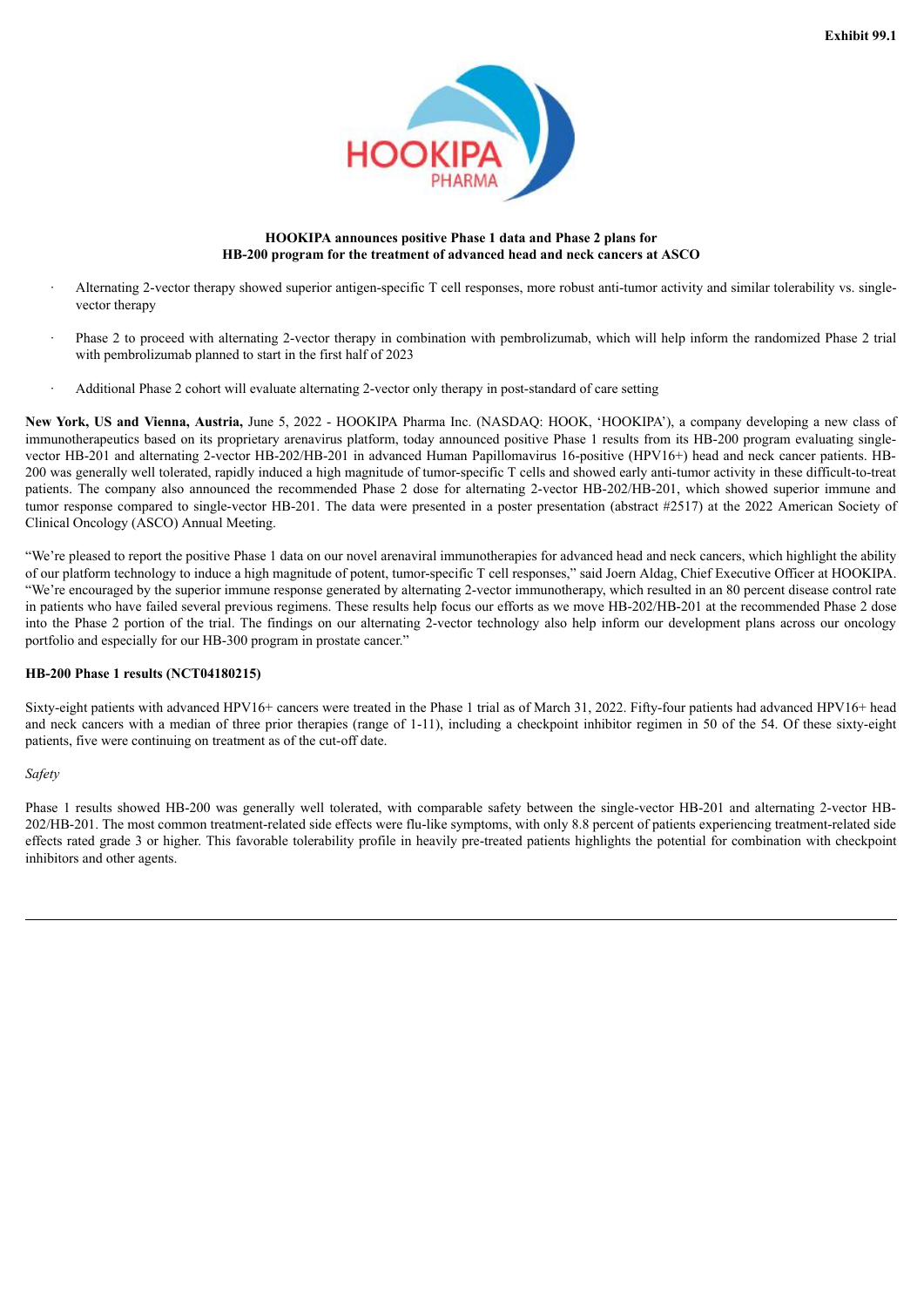### *Anti-tumor activity*

The poster presented at ASCO provided updated anti-tumor activity on 43 Phase 1 patients with HPV16+ HNSCC who received therapy intravenously every three weeks for the first five doses and every six weeks thereafter, which is the route and frequency selected for further evaluation in Phase 2 cohorts. The 43 patients were comprised of 20 persons who received single-vector HB-201 and 23 who received alternating 2-vector HB-202/HB-201.

While promising anti-tumor activity was shown in both groups, alternating 2-vector HB-202/HB-201 showed superior tumor response with 56 percent of treated patients showing target lesion shrinkage compared to 38 percent of HB-201 recipients. In addition, decreases in visceral lesions were predominantly seen in patients who received 2-vector therapy: 59 percent of patients on HB-202/HB-201 compared to 18 percent on HB-201. Further, HB-202/HB-201 demonstrated an 80 percent disease control rate, which compares favorably to historical disease control rates achieved by pembrolizumab in recurrent/metastatic HNSCC patients, specifically 35 percent overall and 40 percent in the HPV+ subset, based on peer-reviewed published data.<sup>1</sup>

### *T cell data*

While both HB-201 and alternating 2-vector HB-202/HB-201 were highly immunogenic, HB-202/HB-201 induced superior immune response with 32 percent of recipients achieving tumor-specific T cell levels greater than 5 percent of the circulating T cell pool (7 percent of HB-201 recipients achieved this threshold). Tumor specific T cells are essential in eradicating cancer cells.

"Patients with advanced head and neck cancers have limited options," said Siqing Fu, M.D., Ph.D., professor of Investigational Cancer Therapeutics and principal investigator at The University of Texas MD Anderson Cancer Center, who presented the data at the ASCO meeting. "It's encouraging to see a novel arenaviral immunotherapy demonstrate strong T cell response and anti-tumor activity in this difficult-to-treat population. I look forward to seeing future results from the Phase 2 portion in HPV16+ head and neck cancers, as well as in other types of cancer."

# **About HB-202/HB-201**

HB-201 and HB-202/HB-201 are HOOKIPA's lead oncology candidates engineered with the company's proprietary replicating arenaviral vector platform. HB-201 is a single-vector compound that uses Lymphocytic Choriomeningitis Virus as its arenaviral backbone. HB-202 is a single-vector compound that uses Pichinde Virus as its arenaviral backbone. Both express the same antigen, an E7E6 fusion protein derived from HPV16. HB-202/HB-201 is an alternating 2-vector immunotherapy designed to further focus the immune response against the target antigen. In pre-clinical studies, alternating administration of HB-201 and HB-202 resulted in a ten-fold increase in immune response and better disease control than either compound alone. Both novel immunotherapy candidates, in combination with pembrolizumab, received Fast Track Designation from the U.S. Food and Drug Administration for the treatment of 1<sup>st</sup>-line advanced/metastatic HPV16+ head and neck cancers.

<sup>&</sup>lt;sup>1</sup> Mehra R et al. Efficacy and safety of pembrolizumab in recurrent/metastatic head and neck squamous cell carcinoma: pooled analysis after long-term follow up in KEYNOTE-012. *British J of Cancer.* 2018; 119:153-159.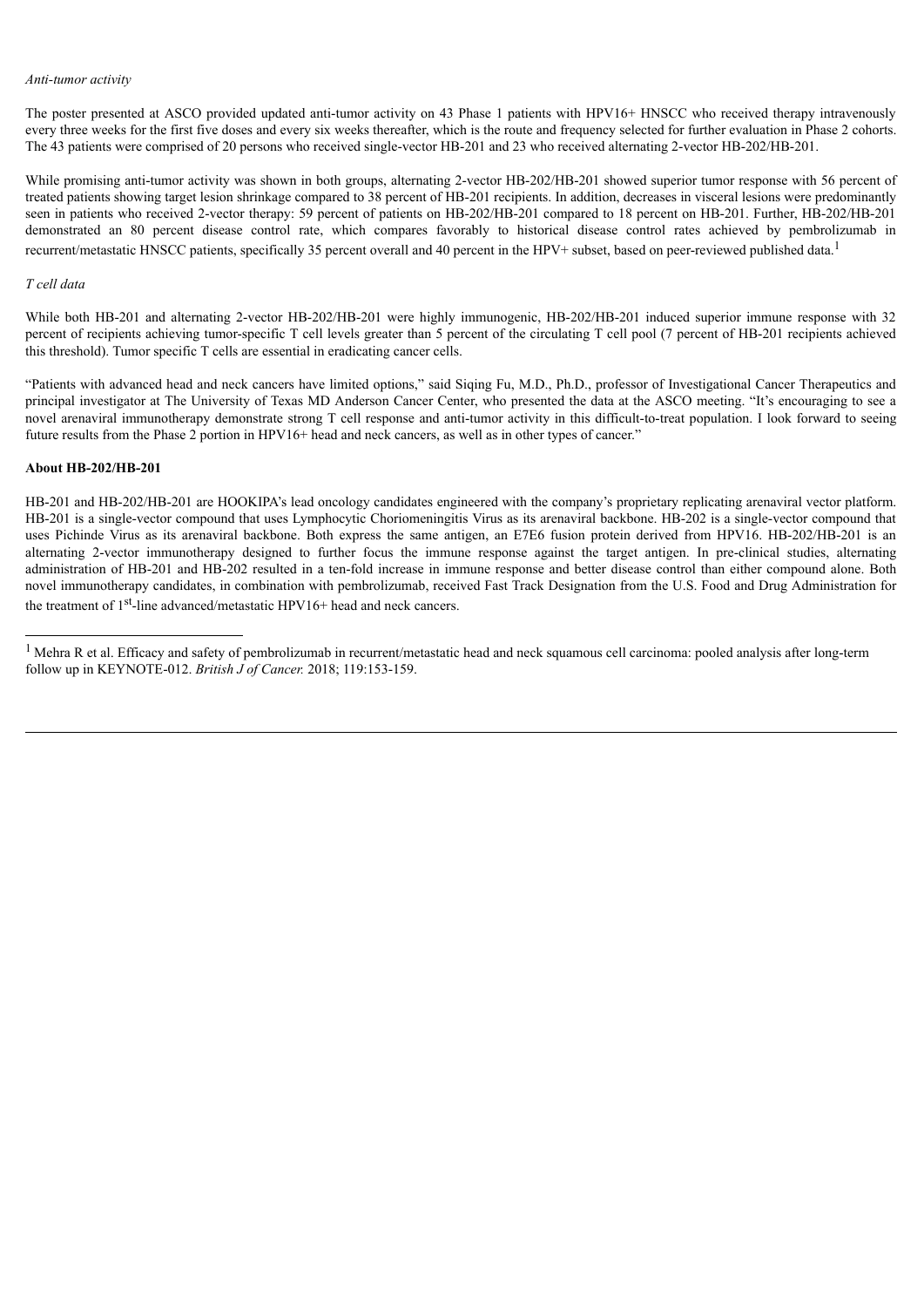### **About the HB-200 trial (NCT04180215)**

This Phase 1/2 clinical trial is an open-label trial evaluating single-vector HB-201 and alternating 2-vector HB-202/HB-201 for the treatment of advanced HPV16+ cancers who progressed on standard of care, including checkpoint inhibitors. The primary endpoint of Phase 1 was a recommended Phase 2 dose.

In Phase 1, HB-201 was evaluated at three dose levels, with two dosing schedules and two administration routes in 40 patients. HB-202/HB-201 was evaluated at four dose levels and two administration routes in 28 patients. Based on safety, anti-tumor activity and T cell response data, HB-202/HB-201 has been advanced for further development in Phase 2.

The Phase 2 part of the trial is open-label with primary endpoints of safety, tolerability and preliminary efficacy, defined by RECIST 1.1, for overall survival, progression-free survival and duration of response. Phase 2 is ongoing, evaluating HB-202/HB-201 alone in the post standard of care setting and in combination with pembrolizumab in  $1<sup>st</sup>$  line and  $2<sup>nd</sup>$  plus line settings. HB-201 in combination with pembrolizumab is being assessed for safety only in a small cohort. Initial results of HB-202/HB-201 in combination with pembrolizumab are anticipated in the second half of 2022 and will help inform the randomized Phase 2 trial of HB-202/HB-201 in combination with pembrolizumab planned for the first half of 2023. Initial results of HB-202/HB-201 as a post-standard of care treatment are expected in the first half of 2023.

### **About Human Papillomavirus-driven Cancers**

Human Papillomavirus, or HPV, is a common viral infection estimated to cause about 5 percent of the worldwide cancer burden. This includes up to 60 percent of head and neck, 89 percent of cervical, 78 percent of vaginal, 88 percent of anal, 67 percent of vulvar and 50 percent of penile cancers.

While there are numerous HPV types associated with cancer, HPV16 is the most common cause of cancer. Most HPV infections are cleared from the body with no lasting consequences. However, in some cases, HPV DNA becomes integrated into chromosomal DNA. When host cells take up this DNA, they express the HPV E6 and E7 proteins. This uptake can potentially lead to cancer since expression of these proteins leads to alterations in cell cycle control, which in turn predisposes these cells to become cancerous.

# **About HOOKIPA**

HOOKIPA Pharma Inc. (NASDAQ: HOOK) is a clinical-stage biopharmaceutical company focused on developing novel immunotherapies, based on its proprietary arenavirus platform, which are designed to mobilize and amplify targeted T cells and thereby fight or prevent serious disease. HOOKIPA's replicating and non-replicating technologies are engineered to induce robust and durable antigen-specific CD8+ cell responses and pathogen-neutralizing antibodies. HOOKIPA's pipeline includes its wholly-owned investigational arenaviral immunotherapeutics targeting HPV16+ cancers, prostate cancer, KRAS-mutated cancers (including colorectal, pancreatic and lung), and other undisclosed programs. In addition, HOOKIPA aims to develop functional cures of HBV and HIV in collaboration with Gilead.

Find out more about HOOKIPA online at www.hookipapharma.com.